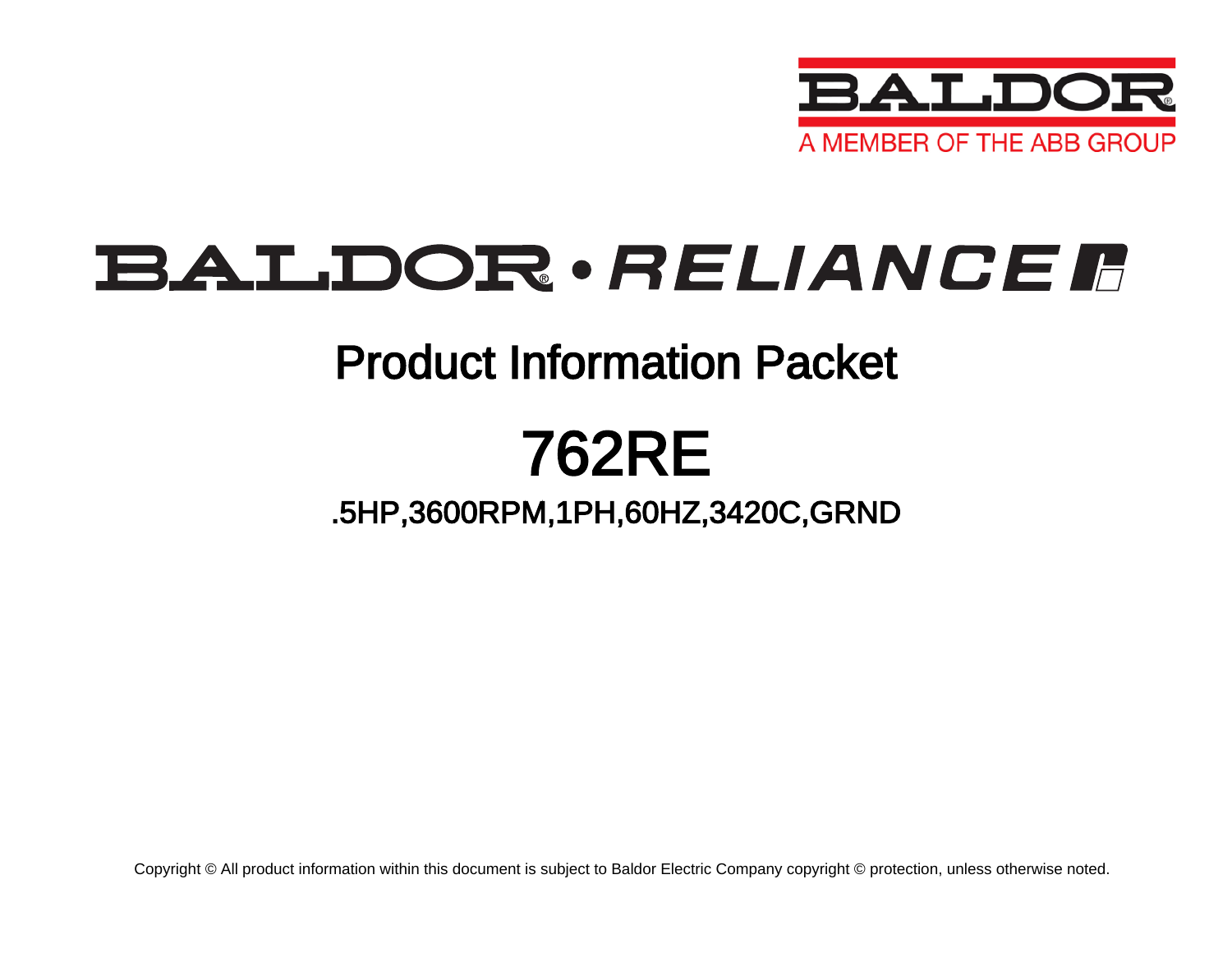### BALDOR · RELIANCE F Product Information Packet: 762RE - .5HP,3600RPM,1PH,60HZ,3420C,GRND

| <b>Part Detail</b> |             |                  |                |             |                     |                      |            |
|--------------------|-------------|------------------|----------------|-------------|---------------------|----------------------|------------|
| Revision:          | <b>AW</b>   | Status:          | PRD/A          | Change #:   |                     | Proprietary:         | No         |
| Type:              | AC          | Prod. Type:      | 3420C          | Elec. Spec: | G7WG0030            | CD Diagram:          | CD0121     |
| Enclosure:         | <b>GRND</b> | Mfg Plant:       |                | Mech. Spec: | G7-304              | Layout:              | G7LY0304   |
| Frame:             |             | Mounting:        | F <sub>1</sub> | Poles:      | 02                  | <b>Created Date:</b> |            |
| Base:              | <b>RG</b>   | <b>Rotation:</b> | <b>FOS</b>     | Insulation: | B                   | Eff. Date:           | 06-11-2014 |
| Leads:             | 4#18        |                  |                |             | <b>Replaced By:</b> |                      |            |
| Literature:        |             | Elec. Diagram:   |                |             |                     |                      |            |

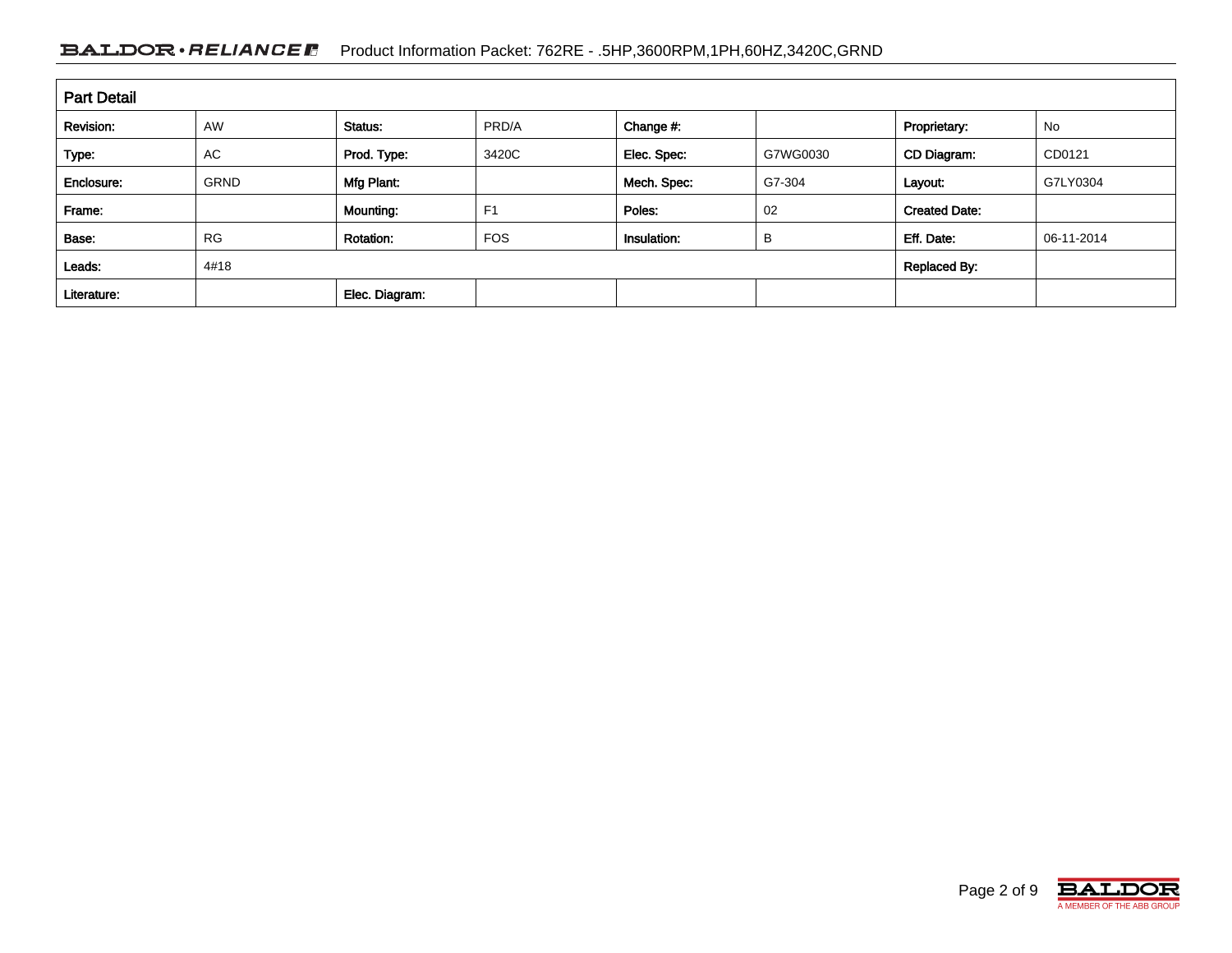### BALDOR · RELIANCE F Product Information Packet: 762RE - .5HP,3600RPM,1PH,60HZ,3420C,GRND

| Nameplate NP0235 |           |              |      |  |
|------------------|-----------|--------------|------|--|
| CAT.NO.          | 762RE     |              |      |  |
| HP               | .5        | <b>VOLTS</b> | 115  |  |
| <b>PHASE</b>     |           | <b>AMPS</b>  | 3.4  |  |
| HZ               | 60        | <b>RPM</b>   | 3600 |  |
| SER.NO           |           |              |      |  |
| SPEC.            | G7-304-30 |              |      |  |

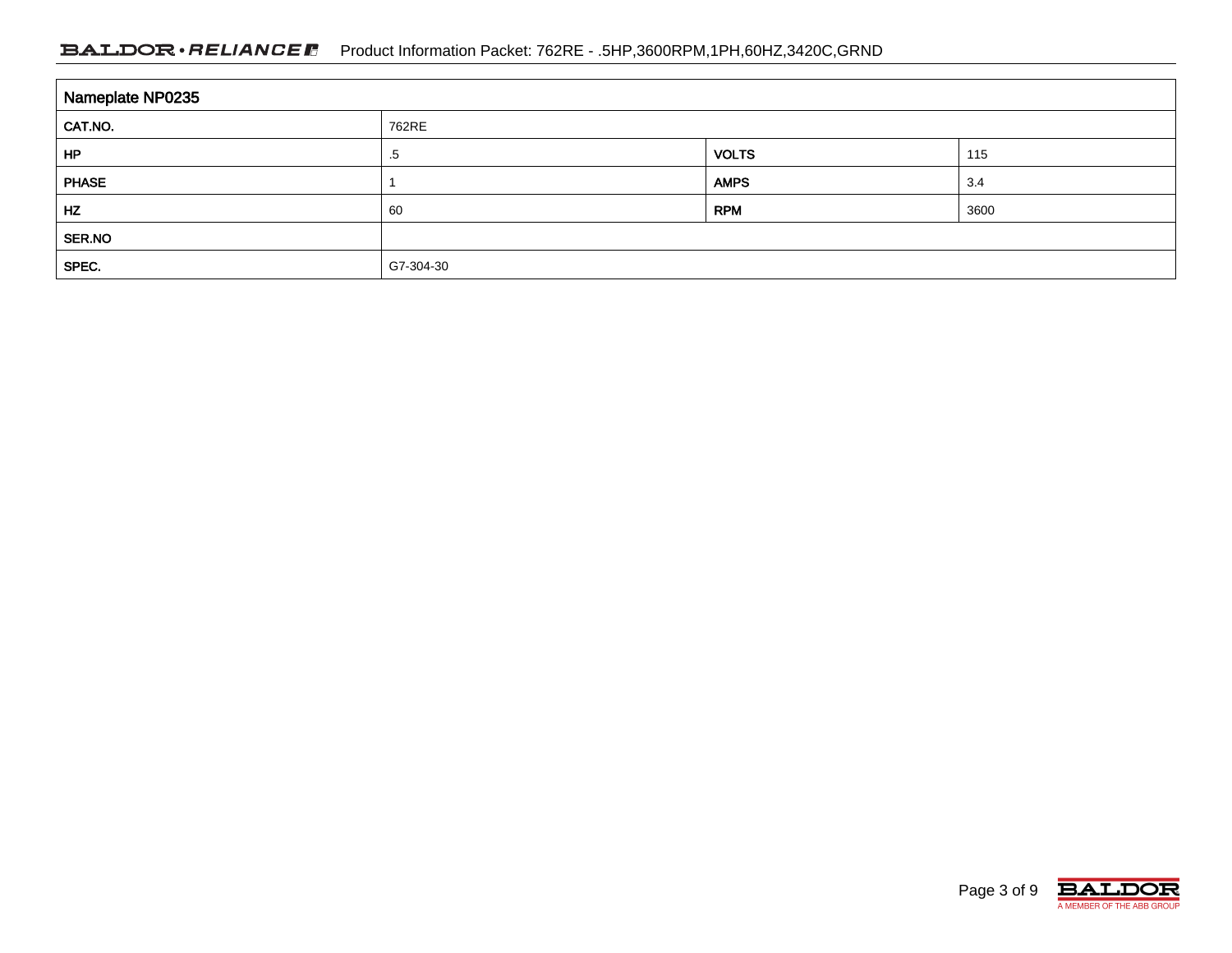| <b>Parts List</b>  |                                          |          |  |
|--------------------|------------------------------------------|----------|--|
| <b>Part Number</b> | Description                              | Quantity |  |
| SA004983           | SA G7-304-30                             | 1.000 EA |  |
| RA002333           | RA G7-304-30                             | 1.000 EA |  |
| OC3006F12          | CYL OIL CAP 6MFD/370V                    | 1.000 EA |  |
| G7BA3000           | G7-286 BASE DIE CAST                     | 1.000 EA |  |
| LD5001A07          | CORD & PLUG ASSY 18-3 SJT .33 DIA, 10 AM | 1.000 EA |  |
| WD4102A01          | SR-6L-1 HEYCO STRN RELIEF OR 23MPO6L10 M | 1.000 EA |  |
| WD1000A16          | 2-520128-2 AMP FLAG TERMINAL(4M/RL)      | 2.000 EA |  |
| SP9000SP           | 80600BJ A-H OR 1520237-2 TYCO;2PST,125/2 | 1.000 EA |  |
| HW1003A50          | LOCKWASHER, 1/2", EXT. TOOTHZINC PLATED  | 1.000 EA |  |
| G7CB4500           | <b>BASE COVER PLATE 7" GRINDER</b>       | 1.000 EA |  |
| 51XW1032A06        | 10-32 X .38, TAPTITE II, HEX WSHR SLTD S | 2.000 EA |  |
| RM1005A01A         | <b>BASE FOOT &amp; SCREW ASSLY</b>       | 4.000 EA |  |
| 11XW1032G06        | 10-32 X .38, TAPTITE II, HEX WSHR SLTD U | 1.000 EA |  |
| HW3001B01          | BRASS CUP WASHER, FOR #8 SCREW           | 1.000 EA |  |
| HW5100A03SP        | WAVY WASHER (W1543-017)                  | 2.000 EA |  |
| G7EP3900A01        | ENDPLATE, MACH                           | 1.000 EA |  |
| G7EP3900A01        | ENDPLATE, MACH                           | 1.000 EA |  |
| XY1032A02          | 10-32 HEX NUT DIRECTIONAL SERRATION      | 4.000 EA |  |
| G7FH1800A01SP      | <b>GRINDER GUARD, MACH</b>               | 1.000 EA |  |
| G7FH1801A01SP      | <b>GRINDER GUARD COVER, MACH</b>         | 1.000 EA |  |
| 10XF2520A16        | SCREW, HEX HD, ZN X                      | 3.000 EA |  |
| 10XN2520A16        | 1/4-20 X 1 HEX HEAD CAP SCR, ZINC PLATED | 4.000 EA |  |
| HA6096A01SP        | WHEEL FLANGE, MACH                       | 4.000 EA |  |
| HA2040A01SP        | SPACER, CRST(WELKER#824500               | 2.000 EA |  |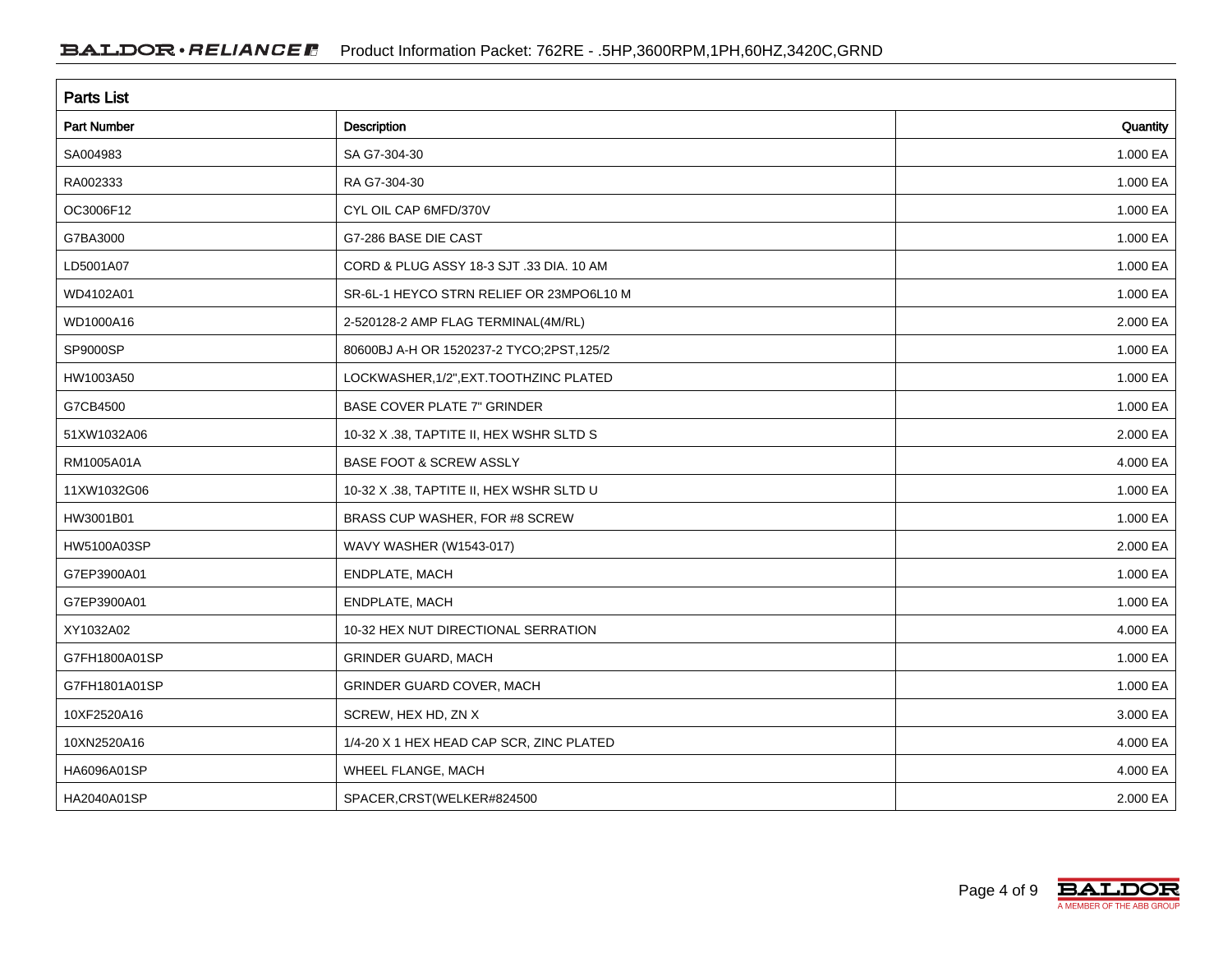| Parts List (continued) |                                          |          |  |
|------------------------|------------------------------------------|----------|--|
| Part Number            | Description                              | Quantity |  |
| HA2047A01              | SPACER, 7" GR(WELKER#82452000 MIN ORDER  | 2.000 EA |  |
| HW3021C04              | SPRG PIN 3/32 DIA .375LGH DRIV-LOK       | 2.000 EA |  |
| G7AP3002               | WHEEL, WIRE BRUSH, #W70 W70 X            | 1.000 EA |  |
| G7AP3000A01            | WHEEL, 7 X 1 X 36 GRIT B73 X             | 1.000 EA |  |
| XY6311A12SP            | <b>HEX NUT 5/8-11</b>                    | 1.000 EA |  |
| XY6311A62              | 5/8-11 NUT L.H. HEX (NC)X (F/S)          | 1.000 EA |  |
| G7FH1802A01SP          | <b>GRINDER GUARD, MACH</b>               | 1.000 EA |  |
| G7FH1803A01SP          | GRINDER GUARD COVER, MACH                | 1.000 EA |  |
| 10XF2520A16            | SCREW, HEX HD, ZN X                      | 3.000 EA |  |
| 10XN2520A16            | 1/4-20 X 1 HEX HEAD CAP SCR, ZINC PLATED | 4.000 EA |  |
| G7AP5010A01            | 7" TOOL REST ASSEMBLY L.H.10 45819107    | 1.000 EA |  |
| 10XN2520A08            | 1/4-20X1/2 HEX HEAD CAP                  | 1.000 EA |  |
| HW1001A25              | LOCKWASHER 1/4, ZINC PLT .493 OD, .255 I | 1.000 EA |  |
| HW1000A25              | 1/4 SAE FLAT WASHER (FS)                 | 1.000 EA |  |
| HW1001A25              | LOCKWASHER 1/4, ZINC PLT .493 OD, .255 I | 1.000 EA |  |
| HW1000A25              | 1/4 SAE FLAT WASHER (FS)                 | 1.000 EA |  |
| G7AP5010A02            | 7" TOOL REST ASSEMBLY R.H.10 45818107    | 1.000 EA |  |
| 10XN2520A08            | 1/4-20X1/2 HEX HEAD CAP                  | 1.000 EA |  |
| G6AP1002A01SP          | SPARK BREAKER-6",7" & 8" GRINDERS        | 2.000 EA |  |
| 10XN3118A10            | 5/16-18 X 5/8 HEX HEAD CAP               | 2.000 EA |  |
| HW1000A31              | 5/16 SAE FL WSHR NARROW, ID=.344, OD=.62 | 2.000 EA |  |
| HW1001A31              | LOCKWASHER 5/16, ZINC PLT.591 OD, .319 I | 2.000 EA |  |
| HA6053A01ZP            | CLAMP, CAPACITOR 2" DIA, WHITE ZINC PLAT | 1.000 EA |  |
| 51XN1032A06            | 10-32 X .38 HEX SLOTTED SERRATED WASHER  | 2.000 EA |  |

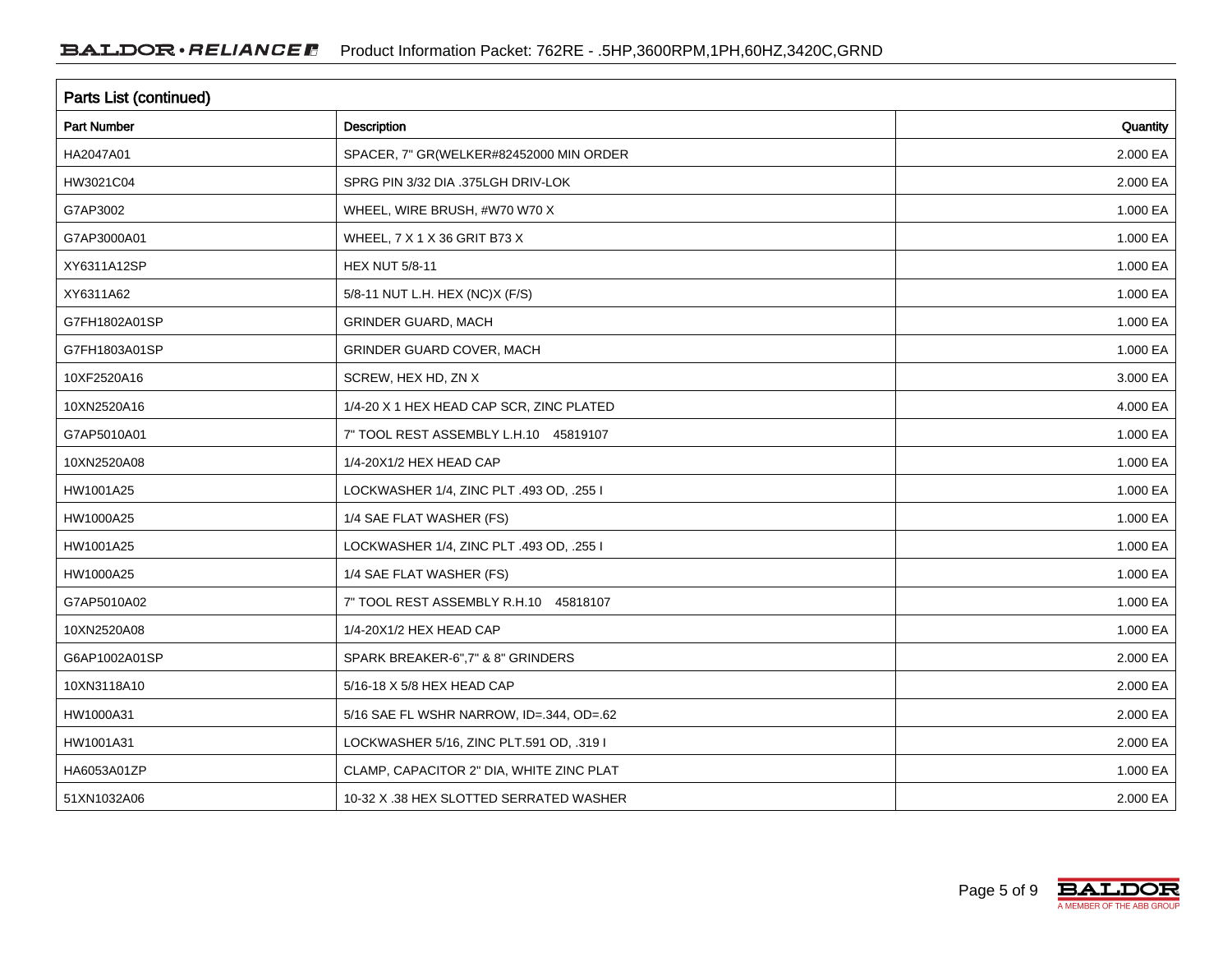| XY1032A02    | 10-32 HEX NUT DIRECTIONAL SERRATION      | 2.000 EA |
|--------------|------------------------------------------|----------|
| G7AP5001A01  | EYE SHIELD ASSEM.-7",8",10",12"&14"GRIND | 1.000 EA |
| MG1000R01    | 400-0113 H/F BALDOR BIG RED LAC (5G)     | 0.014 GA |
| 10XF0440S02  | 04-40 X 1/8 TYPE F HEX HD STAINLESS STIC | 2.000 EA |
| WD4006B01    | TYPE O/B+ 3M SCOTCHLOK WIRE CONNECTOR    | 4.000 EA |
| HA3100A29    | THRUBOLT 10-32 X 7.00                    | 4.000 EA |
| LB1008       | LABEL, UL                                | 1.000 EA |
| LB1009N      | LABEL, ROTATION DIRECTION (ON ROLLS)     | 1.000 EA |
| LB1030       | LABEL, OSHA (ON ROLLS)                   | 1.000 EA |
| LB1307       | LABEL, WARNING                           | 1.000 EA |
| LB1119N      | <b>WARNING LABEL</b>                     | 1.000 EA |
| LC0279A01    | 1PH, DV, FIX, GRINDER, CONN FOR LV       | 1.000 EA |
| NP0235       | NP-8" GR, BLANK W/CSA                    | 1.000 EA |
| 35PA1007     | PKG GRP, PRINT<br>PK1034A06              | 1.000 EA |
| <b>MN907</b> | INSTR MANUAL GRINDER-BUFFER/WIRE BRUSH   | 1.000 EA |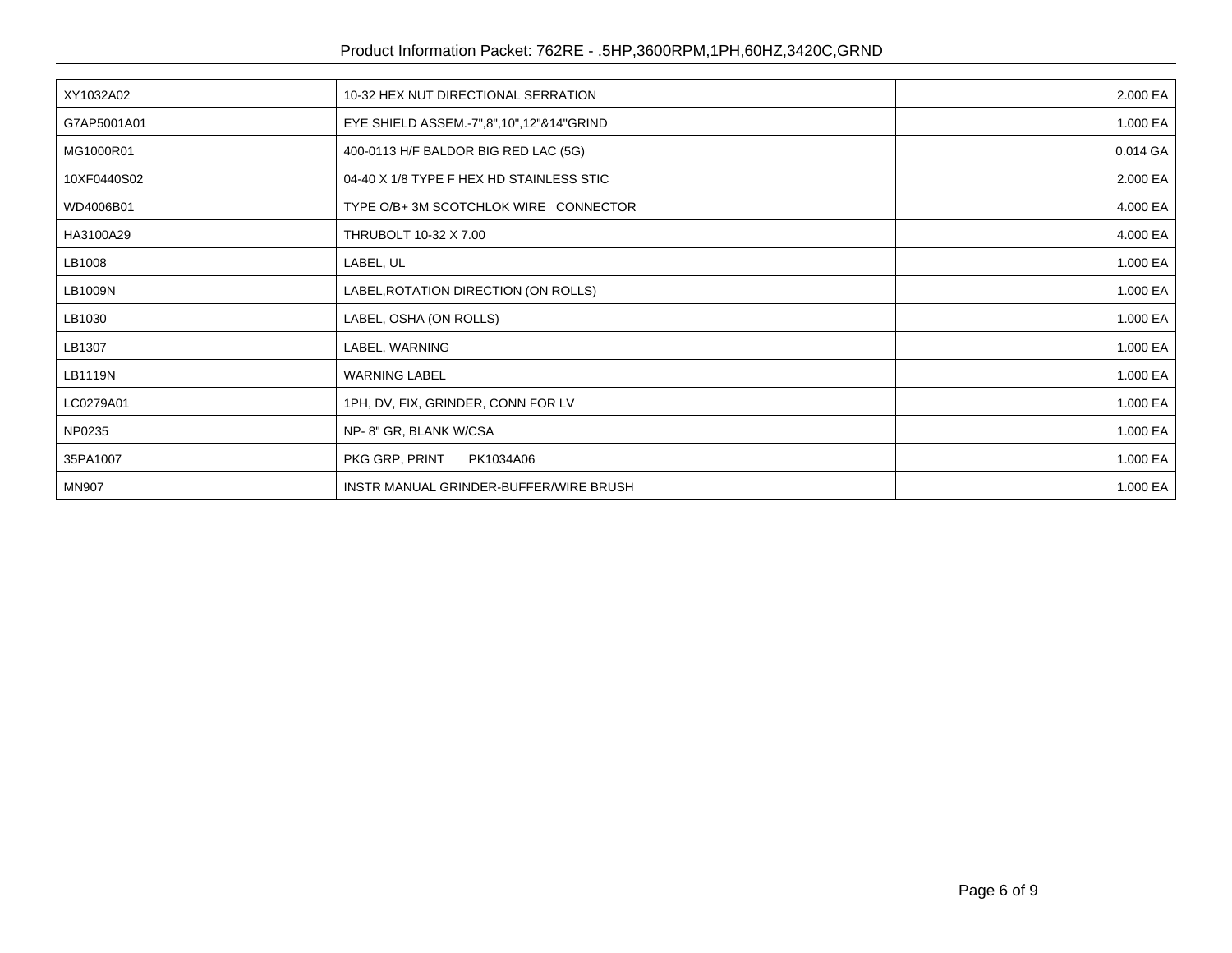| <b>Accessories</b> |                                         |                   |  |
|--------------------|-----------------------------------------|-------------------|--|
| <b>Part Number</b> | Description                             | <b>Multiplier</b> |  |
| GA16RE             | PEDESTAL LIGHT INDUSTRIAL, STEEL-RED    | A <sub>8</sub>    |  |
| GA14R              | PEDESTAL FABRICATED STEEL W/SHELVES-RED | A8                |  |
| GA16R              | PEDESTAL IND., CAST IRON 6" - 10" RED   | A8                |  |
| <b>B73</b>         | 7" 36 GRIT GRINDING WHEEL               | A8                |  |
| <b>B74</b>         | 7" 60 GRIT GRINDING WHEEL               | A <sub>8</sub>    |  |
| W70                | W70 WIRE BRUSH WHEEL                    | A8                |  |
| GA9R               | PAIR LIGHTED EYESHIELDS-RED             | A8                |  |
| GA9SR              | PAIR LIGHTED EYESHIELD W/ON-OFF-RED     | A8                |  |
| BQ1-015-CC         | 1PH Brake, NEMA 1,110-125 VAC, 50/60Hz  | P <sub>1</sub>    |  |
| BQ1-015-CP         | 1PH Brake, Panel 110-125 VAC, 50/60 Hz  |                   |  |

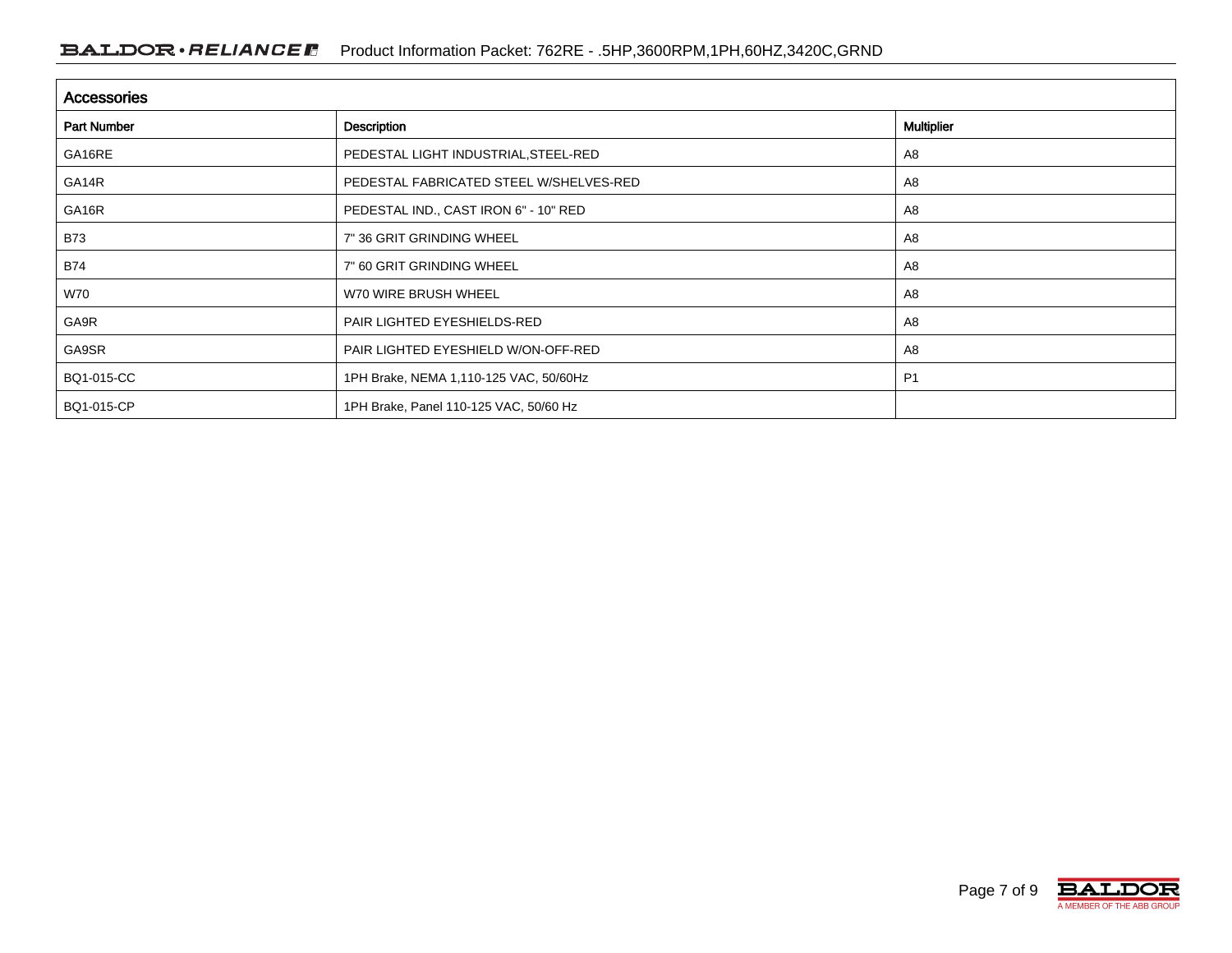